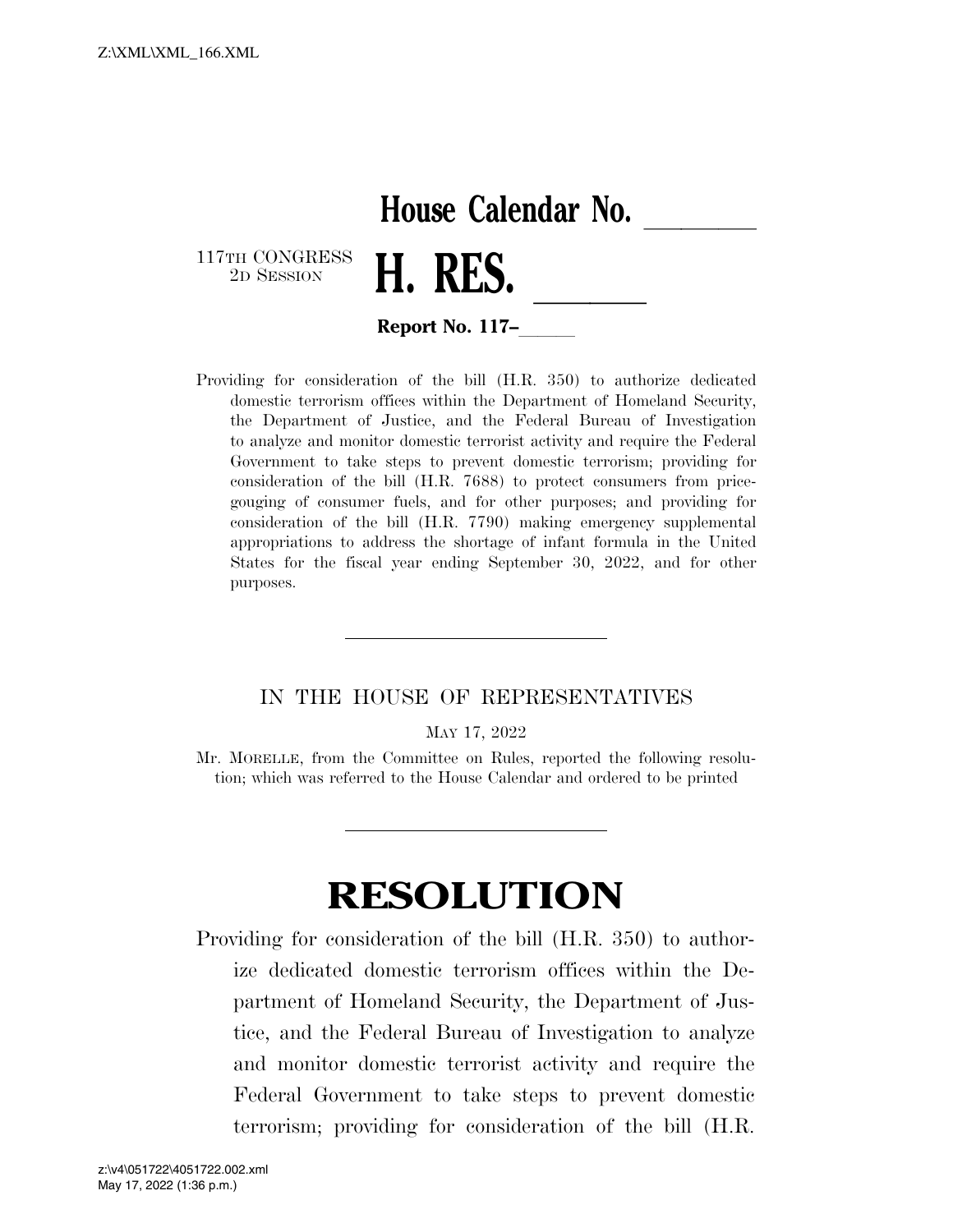7688) to protect consumers from price-gouging of consumer fuels, and for other purposes; and providing for consideration of the bill (H.R. 7790) making emergency supplemental appropriations to address the shortage of infant formula in the United States for the fiscal year ending September 30, 2022, and for other purposes.

 *Resolved,* That upon adoption of this resolution it shall be in order to consider in the House the bill (H.R. 350) to authorize dedicated domestic terrorism offices within the Department of Homeland Security, the Depart- ment of Justice, and the Federal Bureau of Investigation to analyze and monitor domestic terrorist activity and re- quire the Federal Government to take steps to prevent do- mestic terrorism. All points of order against consideration of the bill are waived. The amendment in the nature of a substitute recommended by the Committee on the Judi- ciary now printed in the bill, modified by the amendment printed in part A of the report of the Committee on Rules accompanying this resolution, shall be considered as adopted. The bill, as amended, shall be considered as read. All points of order against provisions in the bill, as amend- ed, are waived. The previous question shall be considered as ordered on the bill, as amended, and on any further amendment thereto, to final passage without intervening motion except: (1) one hour of debate equally divided and controlled by the chair and ranking minority member of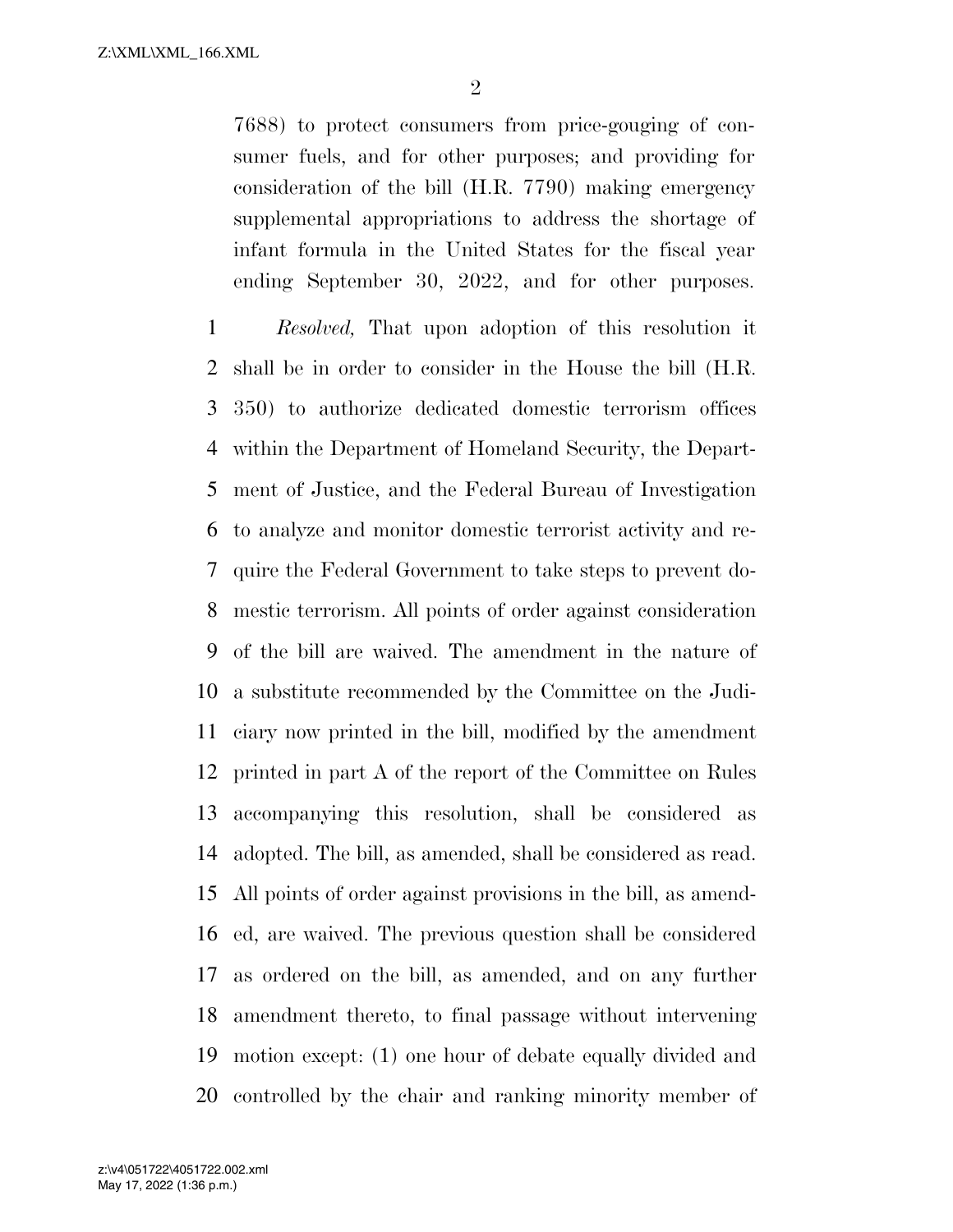Z:\XML\XML\_166.XML

 the Committee on the Judiciary or their respective des-ignees; and (2) one motion to recommit.

 SEC. 2. Upon adoption of this resolution it shall be in order to consider in the House the bill (H.R. 7688) to protect consumers from price-gouging of consumer fuels, and for other purposes. All points of order against consideration of the bill are waived. The amendment print- ed in part B of the report of the Committee on Rules ac- companying this resolution shall be considered as adopted. The bill, as amended, shall be considered as read. All points of order against provisions in the bill, as amended, are waived. The previous question shall be considered as ordered on the bill, as amended, and on any further amendment thereto, to final passage without intervening motion except: (1) one hour of debate equally divided and controlled by the chair and ranking minority member of the Committee on Energy and Commerce or their respec- tive designees; (2) the further amendments described in section 3 of this resolution; and (3) one motion to recom-mit.

 SEC. 3. After debate pursuant to section 2 of this resolution, each further amendment printed in part C of the report of the Committee on Rules accompanying this resolution shall be considered only in the order printed in the report, may be offered only by a Member designated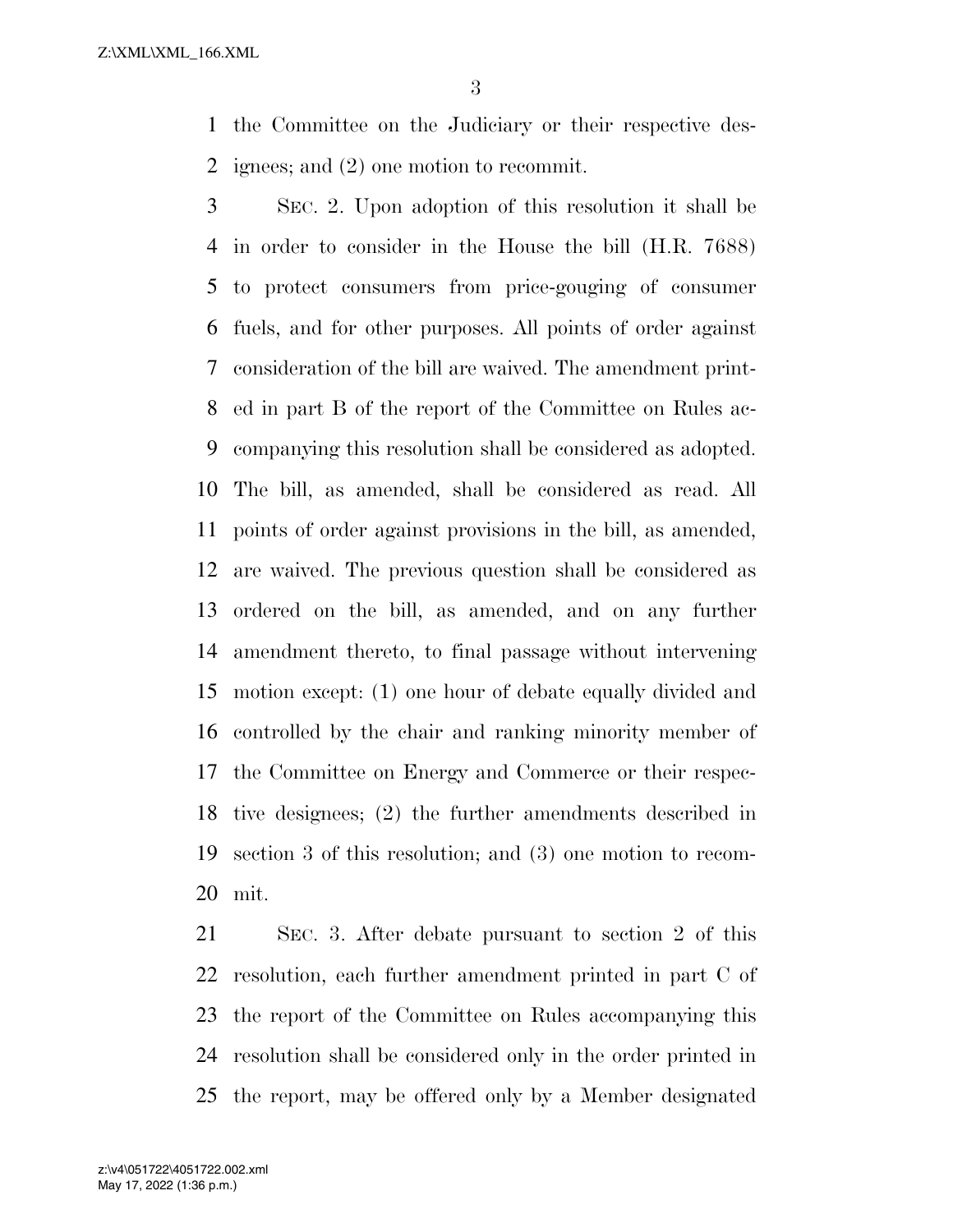Z:\XML\XML\_166.XML

 in the report, shall be considered as read, shall be debat- able for the time specified in the report equally divided and controlled by the proponent and an opponent, may be withdrawn by the proponent at any time before the question is put thereon, shall not be subject to amend- ment, and shall not be subject to a demand for division of the question. All points of order against the further amendments printed in part C of the report of the Com-mittee on Rules are waived.

 SEC. 4. Upon adoption of this resolution it shall be in order to consider in the House the bill (H.R. 7790) making emergency supplemental appropriations to address the shortage of infant formula in the United States for the fiscal year ending September 30, 2022, and for other purposes. All points of order against consideration of the bill are waived. The bill shall be considered as read. All points of order against provisions in the bill are waived. The previous question shall be considered as ordered on the bill and on any further amendment thereto to final passage without intervening motion except: (1) one hour of debate equally divided and controlled by the chair and ranking minority member of the Committee on Appropria- tions or their respective designees; and (2) one motion to recommit.